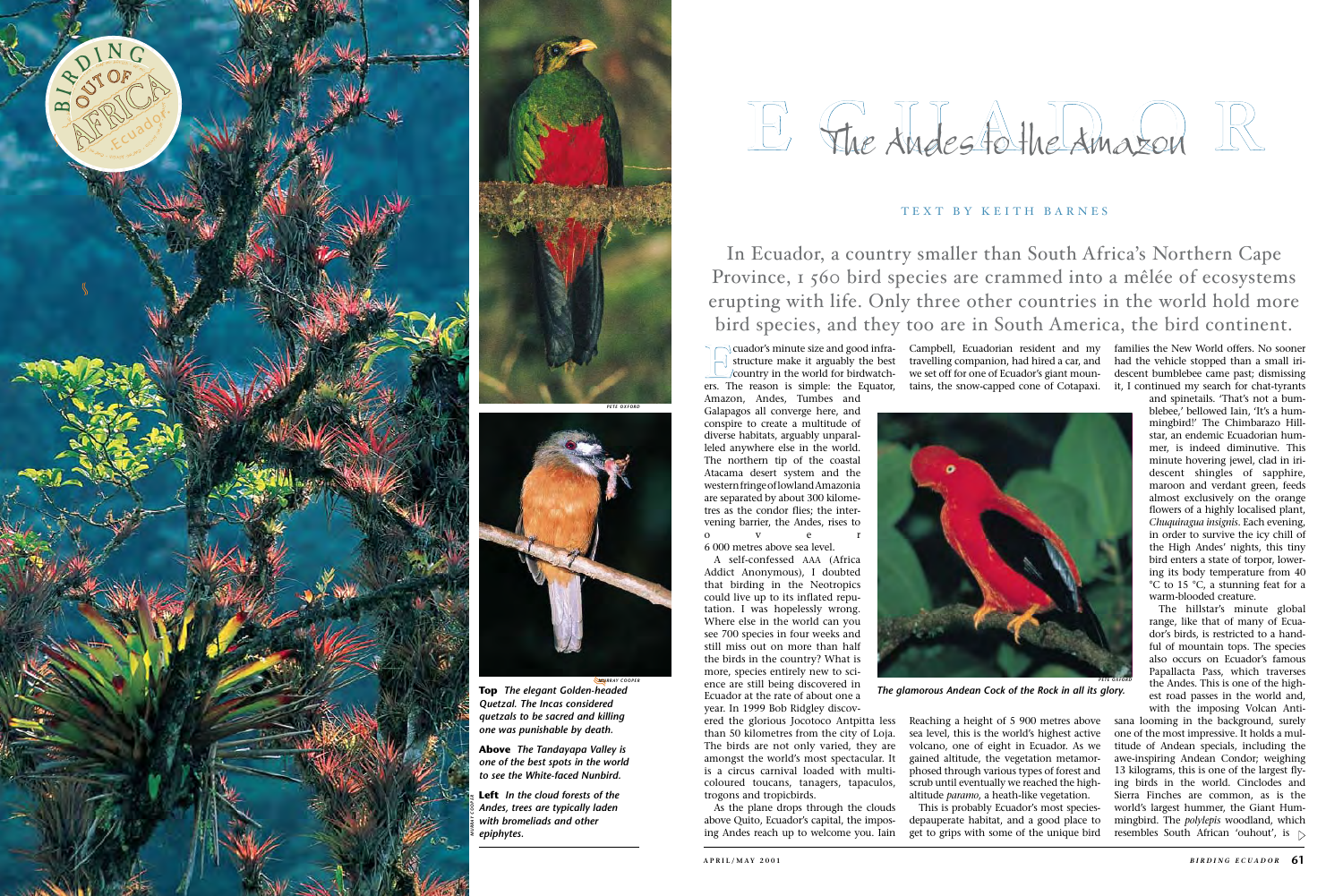eventually hopped into a clearing, and then another; there it was, the amorous, glamorous Andean Cock of the Rock in all its glory. The males gather at leks in groups of up to 12 and display communally about two metres away from each other, fanning their tails and giving profile views of their crests; the excitement is raised to a veritable frenzy at the approach of a female.

Rewhistling a low, hooting call heard deep in the forest interior brought a welcome reward – the instant appearance of an exquisite Chestnut-crowned Antpitta at point-blank range, to investigate the intruder.

Three Golden-headed Quetzals, a metrelong trogon species, emerged from the

Where the streams pan out to form backwaters, the secretive and much soughtafter Sunbittern dwells. Its habitat is not unlike that of the African Finfoot, and it certainly looks like a finfoot, but with the head of a lizard and a butterfly's wings. The Sunbittern has one of the most unforgettable predator-avoidance displays in the avian world. Leaping forward, it extends its wings and cranes them forward, presenting concentric circles of orange, red and black which look like giant 'eyes' in the undergrowth, and startles predators  $\triangleright$ 

bare branch in full view. Then a light clockwork flutter revealed a small party of Pale-mandibled Aracari (mini-toucans) wolfing down fruit in a nearby tree. Their surreal colours and unfeasibly small wings that seem to flutter faster than the speed of sound make them look more like cheap wind-up toys than real birds.

To top it all off, there were the hummingbird feeders on the canopy tower at the Tandayapa Lodge; we had 14 hummer species within three minutes, including good views of the Collared Inca and Choco specials such as the Violet-tailed Sylph.

Being some of the steepest and wettest mountains in the world, the Andes are endowed with a series of incredible rivtain valleys and are habitat for the aptly named Torrent Duck; this small, shy creature has an amazing ability to swim against the current.



home to the nuthatch-like Giant Conebill. We decided to head into the forests of the west Andean slope, and in particular to the Choco region around Mindo and into the awesome Tandayapa Valley near the Columbian border. It was here that my life-list accelerated... The forest can be dead quiet one minute, and the next you are reeling in the adrenaline of a mixedspecies party of tanagers with a discotheque of green heads, purple bodies, opal vents, turquoise rumps, crimson legs and tangerine flanks. Utterly convinced that you can identify what you have just seen, the flock post-mortem begins. The only problem is that these colours are found on every bird in the tanager page of your fieldguide, only in different combinations. The names of some of the more common tanagers we saw, like Golden, Flame-faced and Glistening Green tanagers, exemplify the dazzling hues apparent in this group.

Dipping becomes a matter of fact, but eventually you realise that there is no need to panic, you are still seeing more than 30 lifers each morning, and some of them do show themselves very well. Short, pig-like squeals alerted us to what looked like winged, Day-Glo orange rugby balls moving around in the distant sub-canopy.